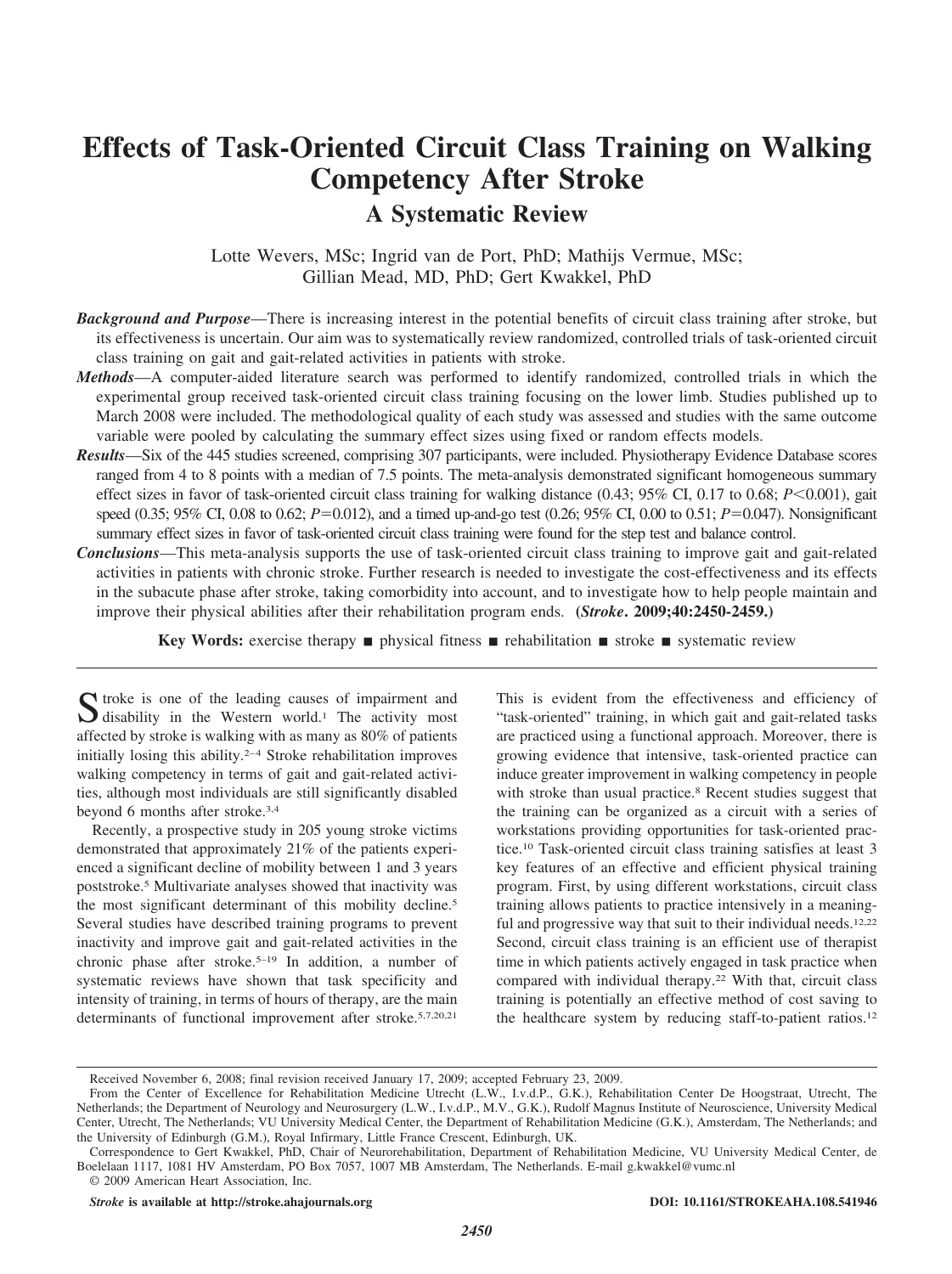Third, circuit class training encompasses group dynamics that include peer support and social interaction.10,12 This peer support and social interaction may enhance attendance at classes and improve compliance with individual exercises, thus increasing the "dose" of training and therefore its effectiveness. Furthermore, the social interaction may bring its own psychosocial benefits, eg, increased confidence and improved mood.

Despite the number of studies dedicated to task-oriented circuit class training, a systematic review evaluating this promising type of intervention is lacking. The purpose of the present review was to systematically examine the effects of task-oriented circuit class training on gait and gait-related activities in patients with stroke.

# **Materials and Methods**

#### **Definitions**

Stroke has been defined by the World Health Organization as a focal (or at times global) neurological impairment of sudden onset, lasting 24 hours or leading to death, with no apparent causes other than of vascular origin.23

Gait-related activities have been defined as activities involving mobility-related tasks such as stair walking, turning, making transfers, walking quickly, and walking for specified distances.5 Task-oriented circuit class training was defined in the present review as therapy provided to  $>2$  participants simultaneously, which involved a series of workstations focusing on gait practice and functional gait-related tasks. The workstations are organized as a circuit, and the exercise at each workstation had to be progressive, ie, increasing the number of repetitions completed at a workstation and/or increasing the complexity of the exercise performed at each station.16 Circuit class training allows staff-topatient ratios to be lower than they are in individual physical therapy and enables a group of patients to exercise at different workstations simultaneously under the supervision of one or more therapists.10 No additional restrictions were applied for the control group of identified randomized, controlled trials (RCTs). However, none of these studies used a placebo as a way of control in included RCTs.

#### **Study Identification**

Potentially relevant literature was identified through computerized and manual searches. The following electronic databases were systematically searched by 2 independent researchers (M.V., L.W.): PubMed (MEDLINE; 1966 to March 2008), Cochrane Central Register of Controlled Trials, Cochrane Database of Systematic Reviews, Physiotherapy Evidence Database (PEDro; March 2008), EMBASE (1988 to March 2008), SportDiscus (1949 to March 2008), and CINAHL (1982 to March 2008). The following MeSH headings and key words were used: stroke, cerebrovascular accident, cerebrovascular disorders, CVA (patient type), circuit training, circuit class, exercise, rehabilitation, physical therapy, task-oriented, task-related fitness (intervention type), gait, walking, strength, balance (outcome type), and randomized, controlled trial (study type). Bibliographies of review articles, empirical articles, and abstracts published in proceedings of conferences were also examined. In further iterations, references from retrieved articles were examined to identify additional relevant trials that met the inclusion criteria. Studies published in the period up to March 2008 were included if they met the following inclusion criteria: (1) participants were patients with stroke who were  $>18$  years of age; (2) task-oriented circuit class training was applied focusing on the lower limb; (3) at least one of the study outcomes focused on gait-related activities; (4) the study was published in English, German, or Dutch; and (5) the study was an RCT. The databases were searched using a study identification strategy that was formulated in PubMed and adapted to the other databases. The full search strategy is available on request from the first author. Selection was first based on title and abstract, in which after the full-text articles were screened. In case of disagreement of the selection, the third independent researcher (I.v.d.P.) was asked to make the final decision.

#### **Methodological Quality**

Two independent reviewers (M.V., G.K.) assessed the methodological quality of each RCT using the PEDro scale24,25 (Table 1); however, during this assessment, the reviewers were not blinded to authors, journals, and outcomes. PEDro is an 11-item scale, in which the first item relates to external validity and the other 10 items assess the internal validity of a clinical trial. One point was given for each criterion that was satisfied (except for the first item, which was allocated a YES or NO), yielding a maximum score of 10. The higher the score, the better the quality of the study. PEDro scores of  $\geq 4$ points were classified as "high quality," whereas studies with  $\leq 3$ points were "low quality."<sup>7</sup> A point for a particular criterion was awarded only if the article explicitly reported that the criterion had been met.25 In case of disagreement, consensus was sought, but when disagreement persisted, a third independent reviewer (I.v.d.P.) made the final decision.

#### **Quantitative Analysis**

The extracted data (numbers of patients in the experimental and control groups, mean difference in change score, and SD of the outcome scores in the experimental and control groups at baseline) were checked independently by 2 reviewers and entered into Excel for Windows. For outcome variables, we combined results by calculating standardized mean difference and 95% CIs. The standardized mean difference for each study was assessed by calculating the difference in postintervention means between the experimental and the control groups divided by the pooled  $SD<sub>i</sub>$  of each experimental and control group.<sup>26,27</sup> Pooled SD<sub>i</sub> were calculated by extracting the SDs of postintervention scores of experimental and control groups for each study. If necessary, means and SD, were requested from the authors. Subsequently, standardized mean differences were pooled to obtain a weighted overall or summary effect size (SES). Finally, the weights of all studies were combined to estimate the variance of the SES.28 SES was expressed as the number of SD units (SDUs) and a CI. The fixed effects model was used to decide whether an SES was statistically significant. The homogeneity (or heterogeneity) test statistic (Q statistic) of each set of effect sizes was examined to determine whether studies shared a common effect size, which would allow the variance to be explained by sampling error alone.29,30 Because the Q statistic underestimates the heterogeneity in meta-analysis, the percentage of total variation across the studies was used by calculating  $\tilde{I}^2$ , which gives a better indication of the consistency between trials.<sup>31</sup> If significant heterogeneity was found  $(I^2$  values  $> 50\%)$ ,<sup>31</sup> a random effects model was applied.29 In case of statistical heterogeneity, a sensitivity analysis was considered for methodological quality of included studies with respect to randomization, allocation concealment, blinding of final outcome assessment, and presence of intention-to-treat analysis.

For all outcome variables, the critical value for rejecting  $H_0$  was set at a level of 0.05 (2-tailed). On the basis of the classification by Cohen, effect sizes  $\leq 0.2$  were classified as small, those from 0.2 to 0.8 as medium, and those  $>0.8$  as large.<sup>30</sup>

# **Results**

# **Study Identification**

The initial search strategy resulted in a list of 445 relevant citations. After selection based on title and abstract, we excluded 428 studies; reasons for exclusion included studies not using randomization, using an intervention that did not fit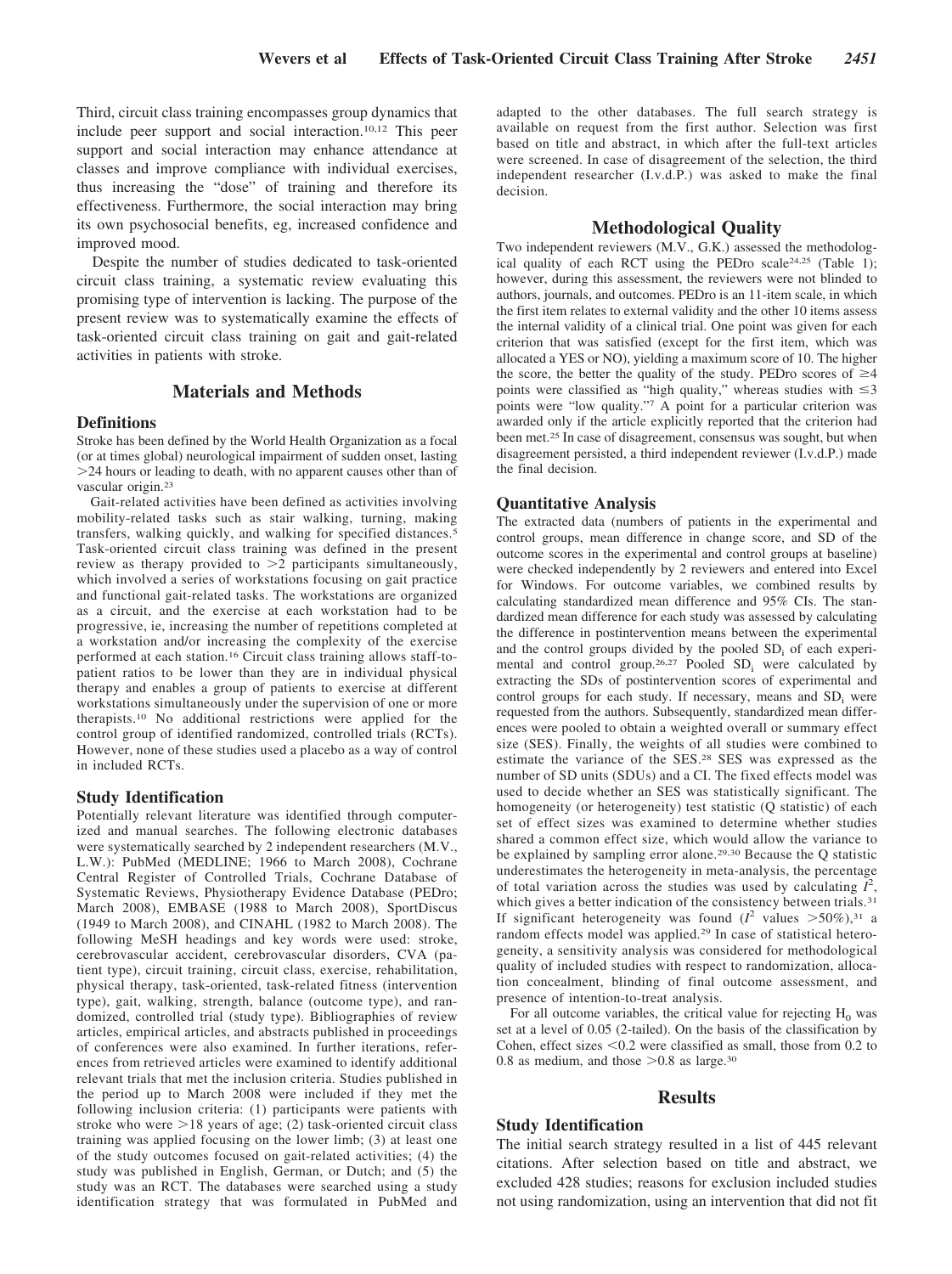| Study<br>(year of publication)              | No. $(E/C)$ | <b>Time Since Stroke</b><br>(mean no. of days<br>at inclusion) | Intensity (I)<br>Progression (P)                                                                                                                                                                                                                                                   | Workstations Applied in Experimental Group,<br>Therapy of Control Group                                                                                                                                                                                                                                                                                                                                                                                                                                                                                                                                                                                                                                                                                                                                                                                                                                                                                                                                                                                                                                       |  |  |  |
|---------------------------------------------|-------------|----------------------------------------------------------------|------------------------------------------------------------------------------------------------------------------------------------------------------------------------------------------------------------------------------------------------------------------------------------|---------------------------------------------------------------------------------------------------------------------------------------------------------------------------------------------------------------------------------------------------------------------------------------------------------------------------------------------------------------------------------------------------------------------------------------------------------------------------------------------------------------------------------------------------------------------------------------------------------------------------------------------------------------------------------------------------------------------------------------------------------------------------------------------------------------------------------------------------------------------------------------------------------------------------------------------------------------------------------------------------------------------------------------------------------------------------------------------------------------|--|--|--|
| Dean et al <sup>10</sup> (2000)             | 12(6/6)     | $>3$ months (658)                                              | I: 4 weeks; 3 times a<br>week; 60 minutes<br>I: 10 workstations, 5<br>minutes each<br>P: increasing number of<br>repetitions<br>P: increasing complexity of<br>workstations                                                                                                        | E: (1) Sitting at a table and reaching in different directions for<br>objects located beyond arm's length to promote loading of<br>the affected leg and activation of affected leg muscles;<br>(2) Sit-to-stand from various chair heights to strengthen the<br>affected leg extensor muscles and practice this task;<br>(3) Stepping forward, backward, and sideways onto blocks of<br>various heights to strengthen the affected leg muscles;<br>(4) Heel lifts in standing to strengthen the affected plantar<br>flexor muscles;<br>(5) Standing with the base of support constrained with feet in<br>parallel and tandem conditions reaching for objects,<br>including down to the floor, to improve standing balance;<br>(6) Reciprocal leg flexion and extension using the Kinetron in<br>standing to strengthen leg muscles;<br>(7) Standing up from a chair, walking a short distance, and<br>returning to the chair to promote a smooth transition<br>between the 2 tasks;<br>(8) Walking on a treadmill;<br>(9) Walking over various surfaces and obstacles;<br>(10) Walking over slopes and stairs |  |  |  |
|                                             |             |                                                                |                                                                                                                                                                                                                                                                                    | C: Both a circuit component with subjects completing practice at a<br>series of workstations (eg, wrist extension, supination, grasp,<br>and release of various objects) and some exercises completed<br>in small groups                                                                                                                                                                                                                                                                                                                                                                                                                                                                                                                                                                                                                                                                                                                                                                                                                                                                                      |  |  |  |
| Blennerhasset et<br>al <sup>41</sup> (2004) | 30(15/15)   | Subacute (43)<br><b>Blinded observer</b>                       | I: 4 weeks; 5 times a<br>week; 60 minutes<br>I: 10 workstations, 5<br>minutes each<br>P: suited to individual<br>subjects                                                                                                                                                          | E: Endurance tasks using stationary bikes and treadmills;<br>Functional tasks such as sit-to-stand, stepups, obstacle course<br>walking, standing balance, stretching as required<br>Strengthening using traditional gymnasium equipment<br>C: Functional tasks to reach and grasp, hand-eye coordination<br>activities, stretching as required;<br>Strengthening using traditional gymnasium equipment                                                                                                                                                                                                                                                                                                                                                                                                                                                                                                                                                                                                                                                                                                       |  |  |  |
| Salbach et al <sup>8</sup><br>(2004)        | 91 (44/47)  | Chronic (228)<br><b>Blinded observer</b>                       | I: 6 weeks; 3 times a<br>week; approximately 60<br>minutes<br>I: 10 workstations, 5<br>minutes each, 1 for 10<br>minutes (treadmill)<br>P: increasing the duration<br>of workstations<br>P: increasing the level of<br>difficulty in each task                                     | (1) Stepups;<br>E:<br>(2) Balance beam;<br>(3) Kicking ball;<br>(4) Standup and walk;<br>(5) Obstacle course;<br>(6) Treadmill;<br>(7) Walk and carry;<br>(8) Speed walk;<br>(9) Walk backwards;<br>(10) Stair walking<br>C: Functional upper extremity tasks such as manipulating cards,                                                                                                                                                                                                                                                                                                                                                                                                                                                                                                                                                                                                                                                                                                                                                                                                                     |  |  |  |
| Pang et al <sup>18</sup> (2005)             | 63 (32/31)  | $>1$ year (1881)<br><b>Blinded observer</b>                    | I: 19 weeks; 3 times a<br>week; 60 minutes<br>I: 3 workstations<br>P: 10 minutes initially, with<br>increment of 5 minutes<br>every week, up to 30<br>minutes<br>P: progressive exercise<br>intensity increment of<br>10% HRR every week<br>P: increasing number of<br>repetitions | using a keyboard, and writing<br>E: (1) Cardiorespiratory fitness and mobility (brisk walking,<br>sit-to-stand, alternate stepping onto low risers);<br>(2) Mobility and balance (walking in different directions, tandem<br>walking, walking an obstacle course, sudden stops and<br>turns during walking, walking on different surfaces (carpet,<br>foam), standing on foam, balance disc, or wobble board,<br>standing with one foot in front of the other, kicking ball<br>with either foot):<br>(3) Leg muscle strength (partial squats, toe rises)<br>(1) Shoulder muscle strength (resistance band exercises);<br>(2) Elbow/wrist muscle strength and range of motion<br>(dumbbell/wrist cuff weight exercises, passive or<br>self-assisted range of motion to paralyzed joints, upper<br>extremity weightbearing on physio ball);<br>(3) Hand activities (hand muscle strengthening exercises using<br>putty and grippers, playing cards, picking up objects of<br>various sizes and shapes, electrical stimulation)                                                                                  |  |  |  |

the previously described definition of circuit class training, or being conducted in a different patient population (Figure 1). Seventeen full-text articles were selected,  $6^{32-37}$  of which were excluded because the intervention did not meet the inclusion criteria. Two<sup>12,38</sup> more were excluded because the studies were not RCTs. Another 2 studies<sup>39,40</sup> were excluded because the outcome type was not gait-related. One study15 was excluded because it involved a secondary analysis of another included trial.8 Screening of references did not lead to other studies being included.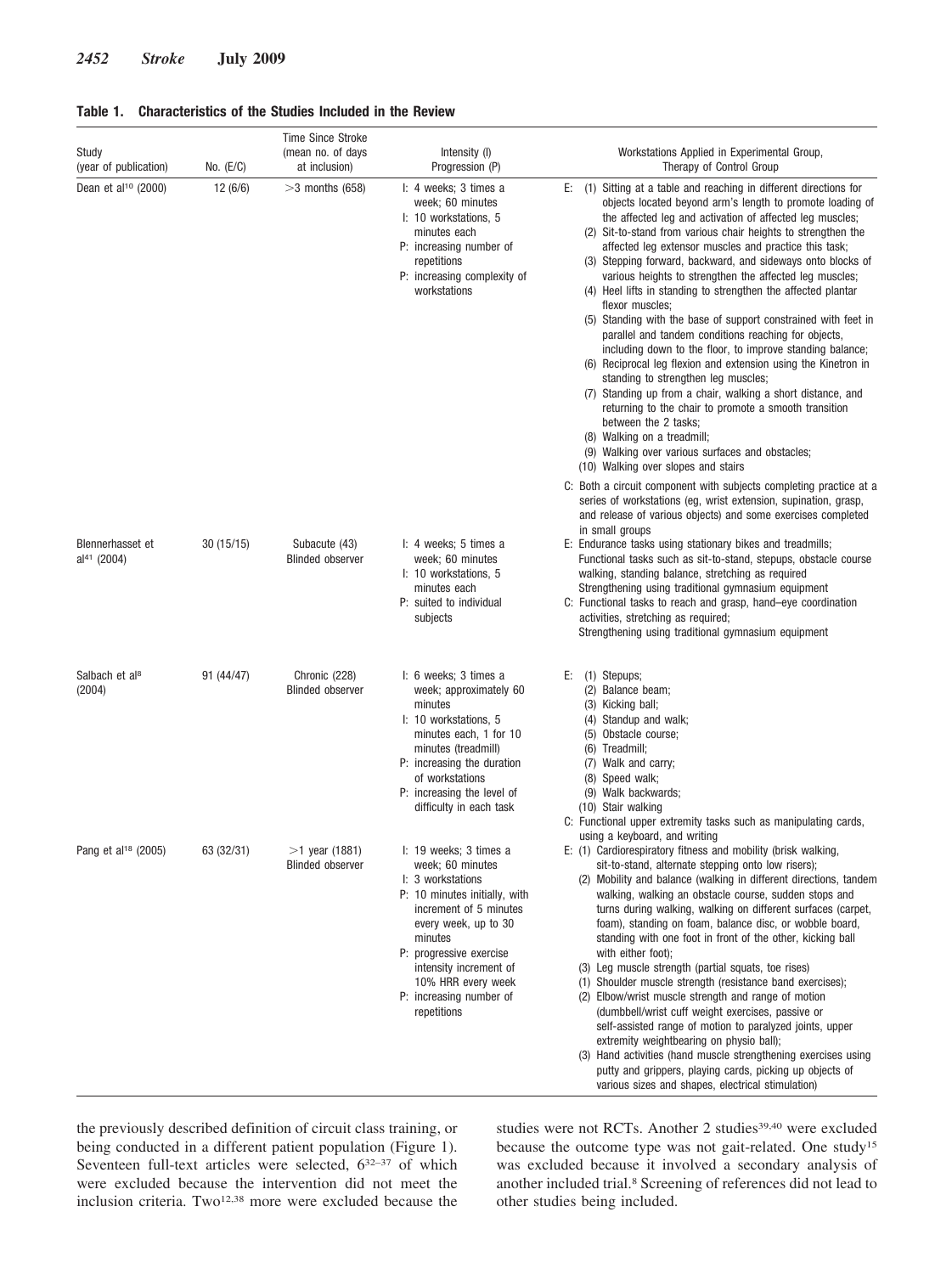# **Table 1. Continued**

| <b>Activities Besides</b><br>Workstations                  | Patients<br>per<br>Group                                                                                                                                         | Dropouts (D)<br>Attendance at the<br>Training (A)                                                                                                                      | No. of Therapists<br>Attending                                                     | Outcome                                                                            | Author's Conclusion                                                                                                                                                                                                            |  |  |
|------------------------------------------------------------|------------------------------------------------------------------------------------------------------------------------------------------------------------------|------------------------------------------------------------------------------------------------------------------------------------------------------------------------|------------------------------------------------------------------------------------|------------------------------------------------------------------------------------|--------------------------------------------------------------------------------------------------------------------------------------------------------------------------------------------------------------------------------|--|--|
| 10 minutes participating<br>in walking relays and<br>races | 6<br>$D=3$<br>1 (E) and 1 (C) before<br>training<br>(1C) after the training as a<br>result of medical condition<br>unrelated to training<br>A: was not described |                                                                                                                                                                        | 2 physiotherapists                                                                 | 6MWT, gait speed, TUG, step<br>test, sit-to-stand                                  | This task-related circuit training<br>improved locomotor function in<br>chronic stroke; walking<br>distance, gait speed, and the<br>step test showed significant<br>improvements in the<br>experimental group                  |  |  |
| Warmup                                                     | Up to $4$                                                                                                                                                        | $D=0$<br>1 was not tested at 6<br>months<br>A: 100%                                                                                                                    | 1 physiotherapy<br>department staff<br>member                                      | 6MWT, TUG, step test, upper<br>limb function (MAS, JTHFT)                          | Findings support the use of<br>additional task-related practice<br>during inpatient stroke<br>rehabilitation; the mobility<br>group showed significantly<br>better locomotor ability than the<br>upper limb group; the circuit |  |  |
| Warmup                                                     | $\overline{\phantom{a}}$                                                                                                                                         | Attendance at the training (A)<br>$D=7$<br>3 (E) discontinued<br>intervention<br>4 (C) discontinued<br>intervention<br>A: 1718 of 18 treatment<br>sessions for E and C | 1 physical or<br>occupational<br>therapist                                         | 6MWT, gait speed, TUG,<br>balance (BBS)                                            | class format was a practical<br>and effective means<br>The task-oriented intervention<br>significantly improved walking<br>distance and gait speed                                                                             |  |  |
| $\overline{\cdot}$                                         | 9 to 12                                                                                                                                                          | $D=3$<br>2 (E) discontinued<br>intervention<br>1 (C) discontinued<br>intervention<br>A: E 81.4%<br>C 80.4%                                                             | 1 physical therapist,<br>1 occupational<br>therapist, and 1<br>exercise instructor | 6MWT, balance (BBS), leg<br>muscle strength, endurance,<br>physical activity (PAS) | The intervention group had<br>significantly greater gains in<br>cardiorespiratory fitness,<br>mobility, and paretic leg<br>strength                                                                                            |  |  |

#### (*Continued*)

In total, therefore, 6 studies<sup>8,10,16-18,41</sup> were included in this systematic review, comprising 307 participants, of whom 152 were randomized to the task-oriented circuit class training. The control group received training of the upper extremity in 48,10,18,41 studies; one study provided a seated relaxation intervention, including deep breathing exercise,<sup>17</sup> and the other study provided no rehabilitation training at all.16 Sample sizes ranged from 910 to 918 participants. Time between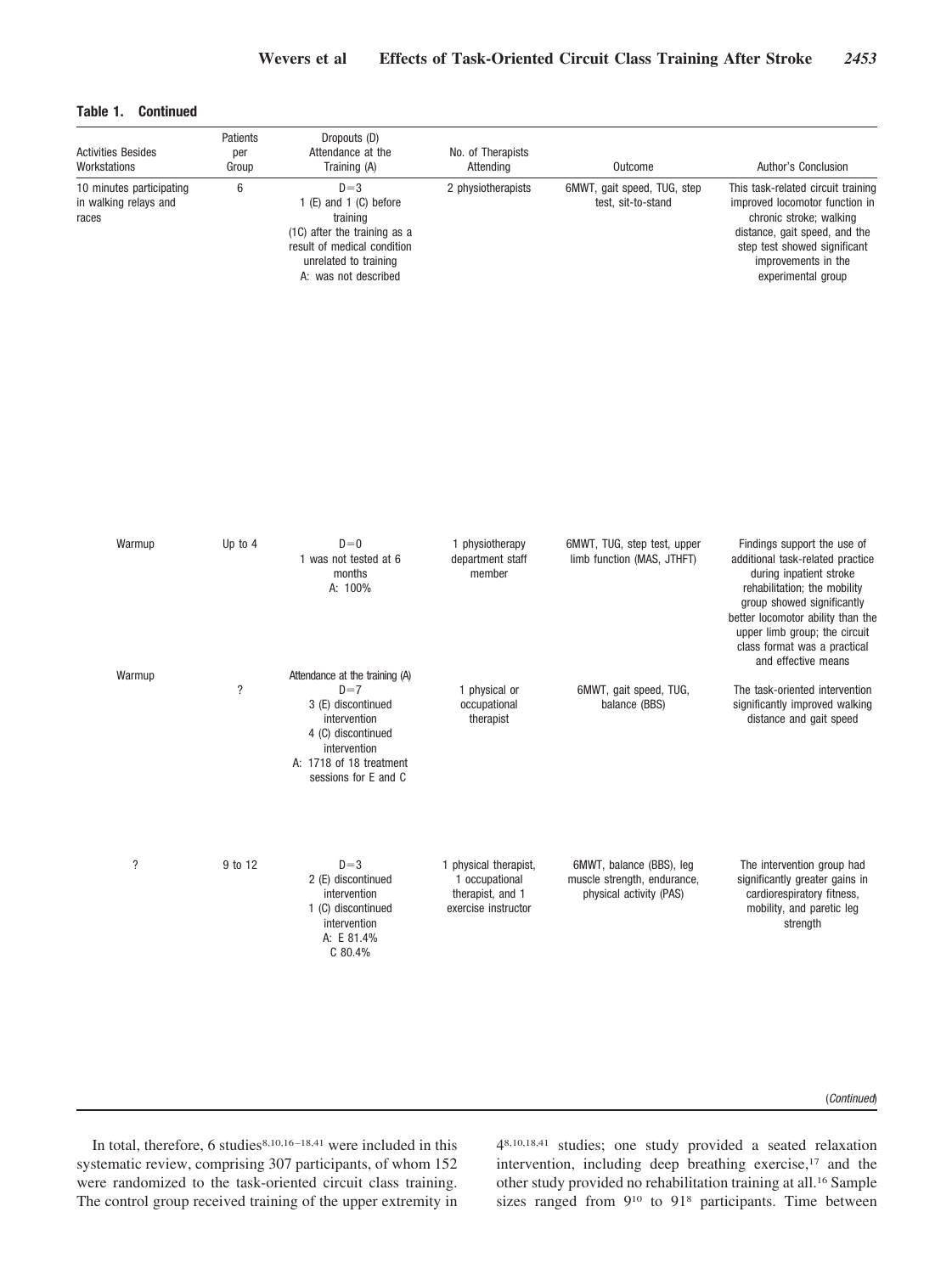## **Table 1. Continued**

| Study<br>(year of publication)  | No. $(E/C)$ | <b>Time Since Stroke</b><br>(mean no. of days at<br>inclusion) | Intensity (I)<br>Progression (P)                                                                                                                                                                                                                                                                                                         | Workstations Applied in Experimental Group,<br>Therapy of Control Group                                                                                                                                                                                                                                                                                                                                                                                                                                                                                                                                                                                                                                          |
|---------------------------------|-------------|----------------------------------------------------------------|------------------------------------------------------------------------------------------------------------------------------------------------------------------------------------------------------------------------------------------------------------------------------------------------------------------------------------------|------------------------------------------------------------------------------------------------------------------------------------------------------------------------------------------------------------------------------------------------------------------------------------------------------------------------------------------------------------------------------------------------------------------------------------------------------------------------------------------------------------------------------------------------------------------------------------------------------------------------------------------------------------------------------------------------------------------|
| Yang et al <sup>16</sup> (2006) | 48 (24/24)  | $>1$ year (1927)<br><b>Blinded observer</b>                    | I: 4 weeks; 3 times a<br>week; 30 minutes<br>I: 6 workstations, 5<br>minutes each<br>P: increasing the number of<br>repetitions completed in<br>5 minutes at a<br>workstation<br>P: increasing complexity of<br>exercises                                                                                                                | E: (1) Standing and reaching in different directions for objects<br>located beyond arm's length to promote loading of the<br>lower limbs and activation of lower limb muscles:<br>(2) Sit-to-stand from various chair heights to strengthen the<br>lower limb extensor muscles:<br>(3) Stepping forward and backward onto blocks of various<br>heights to strengthen the lower limb muscles;<br>(4) Stepping sideways onto blocks of various heights to<br>strengthen the lower limb muscles;<br>(5) Forward stepup onto blocks of various heights to strengthen<br>the lower limb muscles:<br>(6) Raising and lowering heel(s) while maintaining a standing<br>posture to strengthen the plantar flexor muscles |
| Mead et al <sup>17</sup> (2007) | 66 (32/34)  | 2-10 months (159)                                              | I: 12 weeks; 3 times a<br>week<br>P: 15 minutes at Week 1<br>increasing to 40 minutes<br>at Week 12<br>P: cycle intensity was<br>increased in pedaling<br>resistance, cadence<br>while maintaining<br>perceived rate of<br>exertion in the range 13<br>to 16<br>P; increasing the number of<br>repetitions during<br>resistance training | C: No rehabilitation training<br>E: Endurance training: (9 minutes to 21 minutes at Week 12)<br>(1) Cycle ergometry;<br>(2) Raising and lowering a 1.4-kg, 55-cm exercise ball;<br>Shuttle walking:<br>(3)<br>(4) Standing chest press:<br>(5) Stairclimbing and descending exercise (added in Week 4)<br>C: Resistance training:<br>(1) Upper back strengthening and triceps extension exercise,<br>both performed seated using elastic resistance training<br>bands:<br>(2) Pole-lifting performed standing;<br>(3) Sit-to-stand exercise<br>Seated relaxation intervention, including deep breathing and<br>progressive muscular relaxation (20 minutes to 49 minutes at<br>Week 12)                          |

E/C indicates experimental versus control group; E, experimental group; C, control group; MAS, modified Ashworth scale; JTHFT, Jebsen Taylor hand function test; PAS, Physical Activity Scale; SF-36, Social Functioning 36.

stroke onset and the start of the intervention ranged from a mean of 43 days<sup>41</sup> to more than 5 years.<sup>16</sup> Table 1 shows the main characteristics of the included studies.

# **Methodological Quality**

PEDro scores ranged from 4 to 8 points with a median score of 7.5 points (Table 2). All studies, except the study by Dean et al,10 scored at least 7 points on the PEDro scale. As expected, none of the studies had therapists blinded to group allocation, because the therapists had to administer the therapy. All studies applied statistical analysis to group differences and reported point estimates and measures of variability. Outcome assessments were performed by an assessor who was blinded to group allocation in all studies, except in the trial by Dean et al.<sup>10</sup>

# **Quantitative Analysis**

Pooling of outcomes was possible for (1) walking distance; (2) gait speed; (3) timed up-and-go test (TUG); (4) step test; and (5) balance. One study17 did not report baseline SDs, so means and SDs were obtained from the author.

# **Walking Distance**

Five studies<sup>8,10,16,18,41</sup> ( $n=241$ ) evaluated the effect of taskoriented circuit training on walking distance. All studies assessed walking distance by the 6-minute walk test (6MWT).42 Pooling individual effect sizes revealed a significant homogeneous SES (SES [fixed], 0.43 SDU; 95% CI, 0.17 to 0.68; Z=3.26;  $P \le 0.001$ ;  $I^2 = 34.7\%$ ; Figure 2).

# **Gait Speed**

Four studies<sup>8,10,16,17</sup> ( $n=214$ ) assessed the effect of taskoriented circuit training on gait speed. Gait speed was measured over distances ranging from 5 m to the mean speed achieved in at least 3 minutes. A significant homogeneous SES was found compared with the control groups (SES [fixed], 0.35 SDU; 95% CI, 0.08 to 0.62; Z=2.51; P=0.012;  $I^2 = 0\%$ ; Figure 2).

### **Timed Up-and-Go Test**

Five studies<sup>8,10,16,17,41</sup> ( $n=244$ ) investigated the effects of task-oriented circuit training on the TUG. TUG was performed in the same way in all studies using the method described by Podsiadlo and Richardson.43 A significant homogeneous SES was found in favor of circuit class training when compared with control groups (SES [fixed], 0.26 SDU; 95% CI, 0.00 to 0.51; Z=1.99; P=0.047;  $I^2 = 0\%$ ; Figure 2).

### **Balance**

Three studies<sup>10,16,41</sup> ( $n=87$ ) evaluated the step test. The step test is used to evaluate the ability of the affected lower limb to support and balance the body mass while stepping with the unaffected limb and is considered to be a valid and reliable measurement of dynamic standing balance. A nonsignificant homogeneous SES was found in favor of those patients who received circuit class training (SES [fixed], 0.37 SDU; 95% CI,  $-0.06$  to 0.80; Z=1.70;  $P=0.089$ ;  $I^2=0\%$ ; Figure 2). All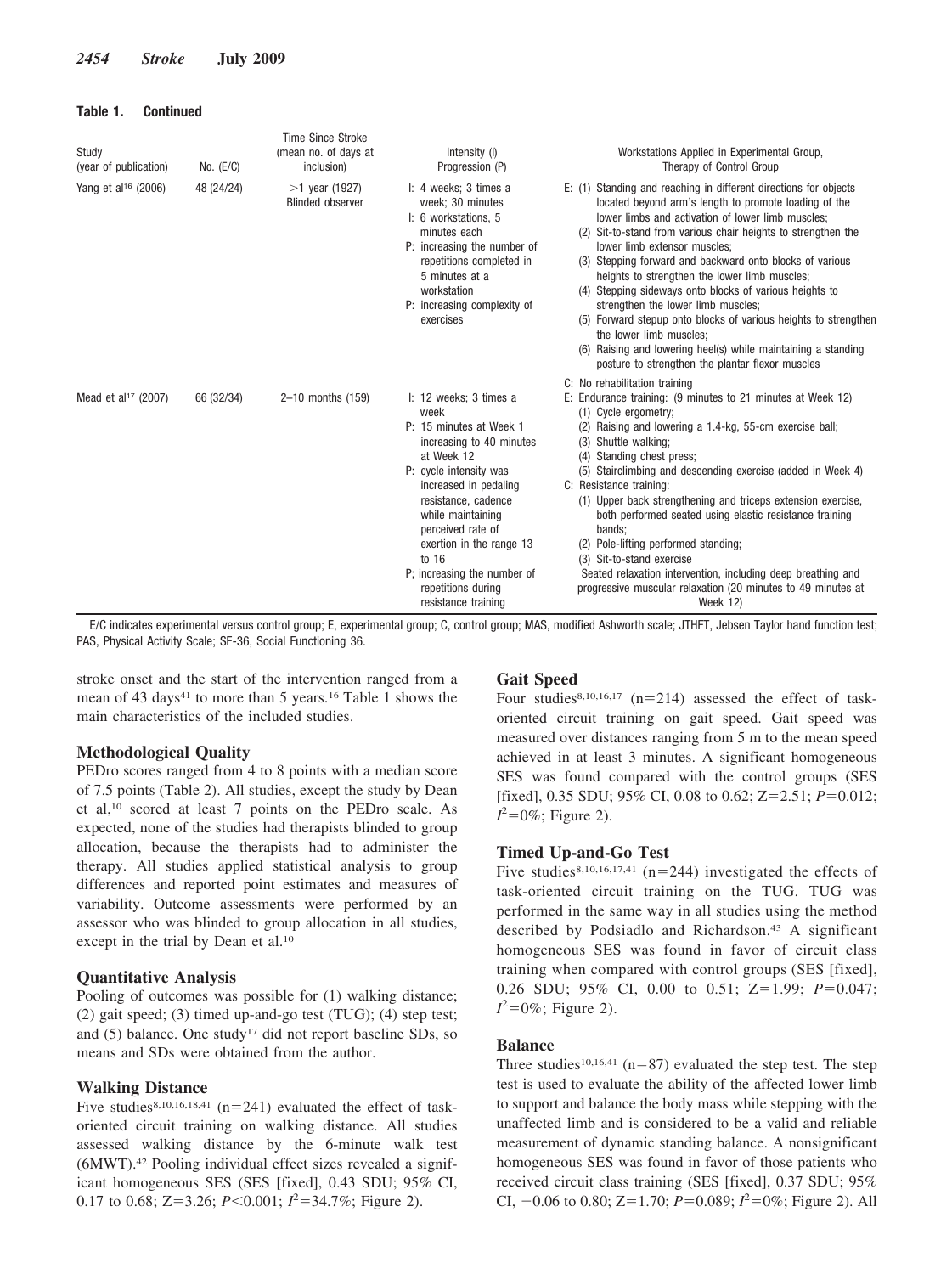| <b>Activities Besides</b><br>Workstations                                                                                             | Patients<br>Dropouts (D)<br>Attendance at the Training<br>per<br>Group<br>(A) |                                                                                                                                                                                                                                                  | No. of Therapists<br>Attending    | Outcome                                                                                                                                                                                                                                                                                                                                                   | Author's Conclusion                                                                                                                                                                                                                                                                                                                                                                                                                                                        |
|---------------------------------------------------------------------------------------------------------------------------------------|-------------------------------------------------------------------------------|--------------------------------------------------------------------------------------------------------------------------------------------------------------------------------------------------------------------------------------------------|-----------------------------------|-----------------------------------------------------------------------------------------------------------------------------------------------------------------------------------------------------------------------------------------------------------------------------------------------------------------------------------------------------------|----------------------------------------------------------------------------------------------------------------------------------------------------------------------------------------------------------------------------------------------------------------------------------------------------------------------------------------------------------------------------------------------------------------------------------------------------------------------------|
|                                                                                                                                       | $\overline{?}$                                                                | $D = none$<br>$A = 100%$                                                                                                                                                                                                                         | 1 physical therapist              | 6MWT, gait speed, cadence,<br>stride length, TUG, step test,<br>muscle strength                                                                                                                                                                                                                                                                           | The experimental group showed<br>significant improvement in all<br>selected measures of functional<br>performance, except for the<br>step test; lower extremity<br>muscle strength also<br>significantly improved in the<br>experimental group; the<br>strength gain was significantly<br>associated with gain in<br>functional tests                                                                                                                                      |
| Warmup (10-15<br>minutes);<br>Graded cool-down and<br>standing stretches<br>Cool-down and flexibility<br>exercises (10-15<br>minutes) | Up to 7                                                                       | $D=1$<br>A: Full attendance in 59%<br>of E 59% and 50% of C<br>Of 1152 scheduled<br>exercise sessions, 933<br>were attended; of the<br>1224 relaxation<br>sessions, 998 were<br>attended; the time of<br>absences was variable<br>but infrequent | 1 advanced exercise<br>instructor | Gait speed, TUG, sit-to-stand,<br>Functional Independence<br>Measure (FIM), Nottingham<br><b>Extended Activities of Daily</b><br>Living (NEADLs), Rivermead<br>Mobility Index (RMI),<br>functional reach, Elderly<br>Mobility Scale (EMS), SF-36<br>Questionnaire, Hospital<br>Anxiety and Depression Score<br>(HADS), walking economy<br>(oxygen uptake) | Exercise training for ambulatory<br>stroke<br>patients was feasible and led to<br>significantly greater benefits in<br>aspects of physical function<br>and perceived effect of physical<br>health on daily life<br>At 3 months, role-physical (an<br>item in SF-36), TUG, and<br>walking economy were<br>significantly better in the<br>exercise group (analysis of<br>covariance); at 7 months,<br>role-physical was the only<br>significant difference between<br>groups |

#### **Table 1. Continued**

studies performed the step test using the method described by Hill et al.<sup>44</sup>

Two studies<sup>8,18</sup> ( $n=154$ ) assessed balance after intervention using the Berg Balance Scale (BBS).<sup>45</sup> A nonsignificant homogeneous SES was found for BBS (SES [fixed], 0.25 SDU; 95% CI,  $-0.14$  to 0.49; Z=1.09;  $P=0.276$ ;  $I^2=0\%$ ; Figure 2).

# **Discussion**

This systematic review demonstrated medium-sized, statistically significant effects in favor of task-oriented circuit class training for walking distance and gait speed and the TUG. No statistically significant effects were found for the step test or balance control measured by the BBS. Five of the 6 identified trials demonstrated sufficient methodological quality. The significant SES of walking distance is equivalent to a mean improvement of 42.5 m on the 6MWT and a mean improvement of 0.07 m/s in gait speed. This observed effect is similar to the effect seen when individual gait-oriented training is given.5 Future studies should increase the dose of training and determine the clinical implication of these changes in favor of group training. It should be noted, however, that gait speed is a responsive measure46,47 that validly reflects of progress in the recovery of poststroke mobility.48,49 On the other hand, gait speed over a short distance tends to overestimate locomotor competency after stroke,50 whereas an improved gait speed does not automatically result in increased walking distances and hence in the level of community ambulation attained.51

No significant effects were found on balance control as measured with the step test<sup>44</sup> as well as measured by the BBS, which was measured in 2 studies.<sup>8,18</sup> Most patients recruited for circuit class training show relatively high scores on the BBS at baseline, which limits further significant change on this scale.52 This finding is in agreement with those of Mao et al,53 who demonstrated that the BBS has good responsiveness before 90 days after stroke onset but shows ceiling effects and hence a low responsiveness in later stages after stroke. In the 2 studies that assessed balance control with the BBS, the mean numbers of days after stroke onset were 2288 and 1881,18 respectively.

This systematic review suggests that circuit class training may be more beneficial if it is provided in the (sub)acute phase of the patient's rehabilitation rather than in the chronic phase.20,54 All the included studies recruited patients who were in a chronic stage after stroke, except for the study by Blennerhassett et  $al<sup>41</sup>$  (mean time from stroke to inclusion was 43 days). Blennerhassett and colleagues<sup>41</sup> found larger effects on walking distance, TUG, and the step test than the other trials, suggesting that perhaps training might be more effective if provided earlier after stroke onset.

Several trials<sup>10,17,41</sup> showed that the benefits of training were lost after the exercise sessions stop. For example, Blennerhasset et al<sup>41</sup> demonstrated that all mobility measures (6MWT, TUG, and the step test) deteriorated in 2 of 15 subjects allocated exercise and the 6MWT distance deteriorated by  $>15\%$  in 5 subjects 5 months after the interventions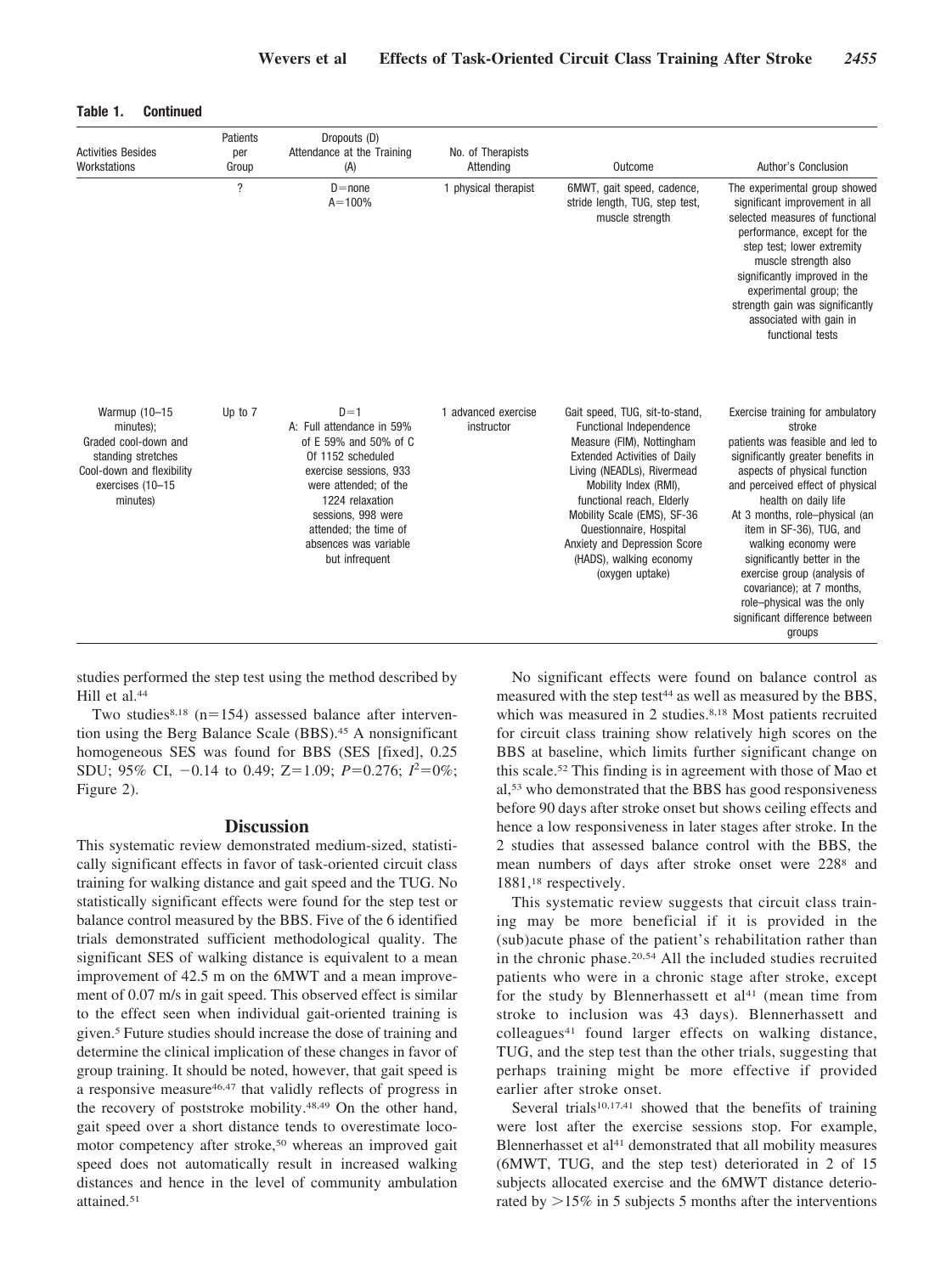

**Figure 1.** Inclusion and exclusion criteria for the present review.

had been completed. Mead et al<sup>17</sup> reported that at 7-month follow-up (ie, 4 months after the interventions had been completed), almost all significant improvements in the experimental group had disappeared, suggesting that exercise should be continued on a regular basis after circuit class training.<sup>55</sup>

Ongoing participation in physical activity may also improve vascular risk factors and so reduce the risk of coronary heart diseases and recurrent strokes.<sup>56,57</sup> For example, metaanalysis58 has demonstrated that increased physical activity improves cardiac performance and exercise capacity in patients with heart failure. In this systematic review, patients

**Table 2. PEDro Scores for Each RCT**

were excluded if they had any medical condition that would prevent participation in a training program.8,10,16,41 Pang et al<sup>18</sup> and Mead et al<sup>17</sup> described more precisely contraindications to exercise. Pang et al<sup>18</sup> precluded subjects with histories of serious cardiac disease (eg, myocardial infarction, uncontrolled blood pressure) and Mead et al<sup>17</sup> excluded patients with uncontrolled angina pectoris, resting systolic blood pressure  $>180$  mm Hg or resting diastolic blood pressure  $>100$  mm Hg, resting heart rate  $>100$  beats/min, unstable or acute heart failure, uncontrolled visual, or vestibular disturbance.

There is currently variation in documented medical contraindications to exercise after stroke. In exercise services currently being developed in Scotland, exercise instructors are applying the contraindications used by Mead et al<sup>17</sup> (G. Mead, personal communication), whereas the American Heart Association recommends treadmill testing for every subject before participating in an exercise training program after stroke to identify undiagnosed cardiac disease.59 This systematic review suggests that circuit class training seems to be safe for patients with stroke, although none of the included studies systematically reported complications such as recurrent strokes, cardiac problems, or other exercise-related injuries such as falls. Clarification of the risks of exercise after stroke, and medical contraindication to exercise, would help in the design of future exercise services and exercise trials.

Task-oriented circuit class training holds great potential for the rehabilitation of people after stroke. First, workstations of circuit class training can be customized to the individual status of each participant, including the intensity, frequency, and duration of the exercises, which is important for walking endurance.8 In this systematic review, the progression during the circuit class training differed between studies in terms of increasing the number of repetitions, $10,16 - 18$  increasing the duration of exercise at each workstation,<sup>8,17,18</sup> or increasing the complexity of exercises. $8,10,16$  Blennerhasset et al<sup>41</sup> mentioned that the workstations were progressed to suit individual subjects but did not describe in what way. Second, in all included studies,8,10,16 –18,41 the proportion of the total number of classes attended was generally high and was reported as 80% to 100%. Third, circuit class training may be more cost-effective than individual physical therapy sessions.12 Only one or 2 therapists needed to attend each group session in the studies included in our review, and the number of patients per session ranged from  $4<sup>41</sup>$  to 12.<sup>18</sup> The cost-effectiveness of intensive exercise training on quality of life in patients who experience the consequences of

| Study                              |     | 2 | 3 | 4 | 5            | 6            |   | 8 | 9        | 10 | 11 | <b>Total Score</b> |
|------------------------------------|-----|---|---|---|--------------|--------------|---|---|----------|----|----|--------------------|
| Dean et al <sup>10</sup>           | Yes |   |   | 0 | 0            | $\bf{0}$     | 0 | 0 | $\theta$ |    |    | 4                  |
| Blennerhassett et al <sup>41</sup> | Yes |   |   |   | 0            | $\mathbf 0$  |   |   |          |    |    | 8                  |
| Salbach et al <sup>8</sup>         | Yes |   |   |   | $\mathbf 0$  | $\mathbf 0$  |   |   |          |    |    | 8                  |
| Pang et al <sup>18</sup>           | Yes |   |   |   | 0            | $\mathbf 0$  |   |   |          |    |    | 8                  |
| Yang et al <sup>16</sup>           | Yes |   |   |   | 0            | $\mathbf 0$  |   |   | 0        |    |    |                    |
| Mead et $al17$                     | Yes |   |   |   | $\mathbf{0}$ | $\mathbf{0}$ |   |   |          |    |    | 8                  |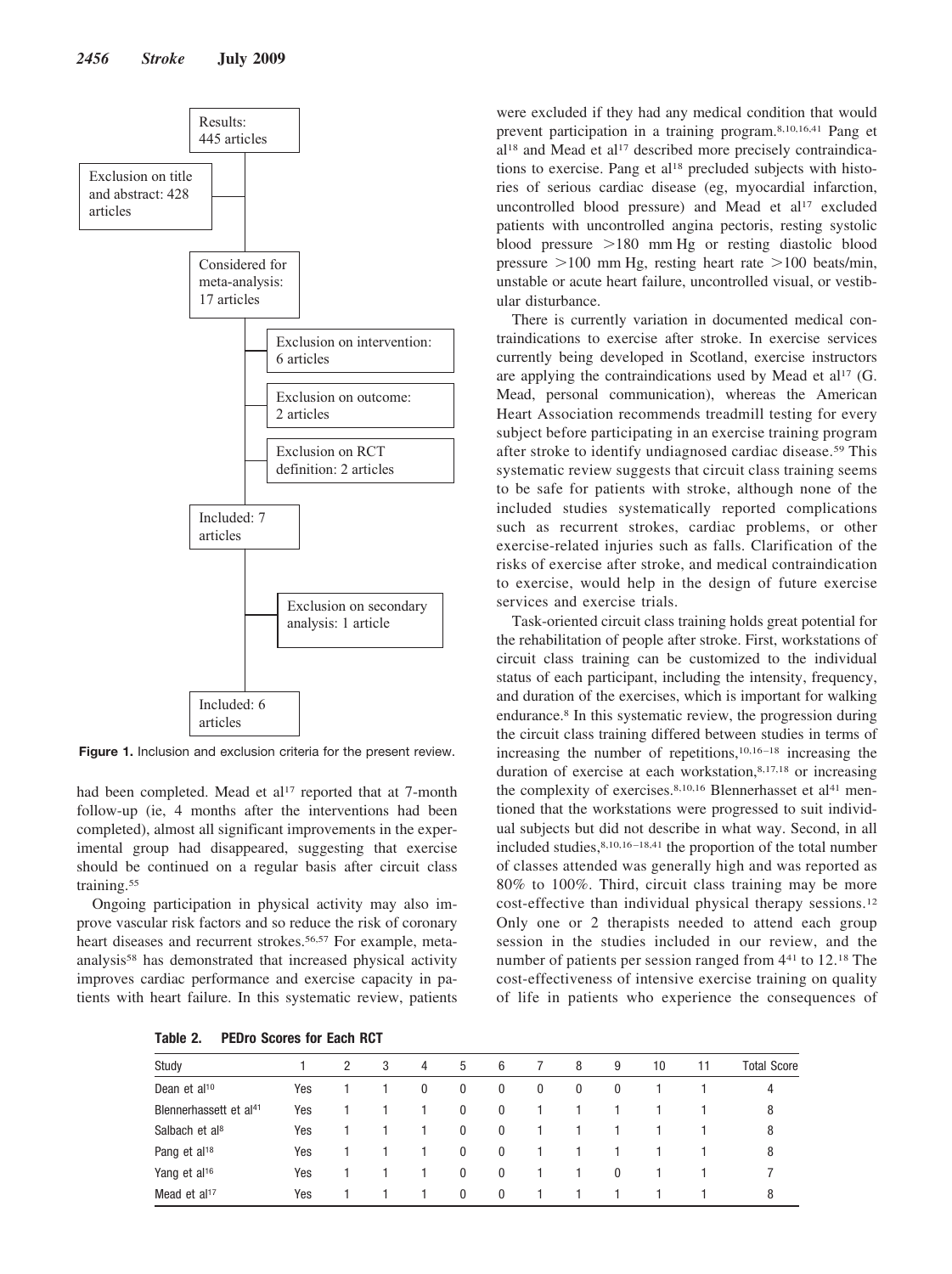Standardized Mean Difference (SMD) (Fixed) (95% CI)

**Walking Distance (6MWT)** 

#### Control  $SMD(Fixed)$  (95% CI) Treatment No Mean (SD) Study No Mean (SD) 2000 5 250.0 (135.0) 264.3 (159.1)  $0.09$  [-0.80 - 0.97] Dean 4 1.00 [ 0.72 - 1.28] Blennerhassett 2004 15 404.0 (101.0) 15 288.0 (124.0) 44 249.0 (136.0)<br>32 392.7 (151.1)  $0.30$   $0.21 - 0.38$ 2004 Salbach 47 209.0 (132.0)<br>31 342.4 (133.4)  $0.35$  [  $0.22 - 0.47$ ] Pang 2005 2006 24 392.8 (54.2) 24 341.3 (126.8)  $0.52$   $0.35 - 0.69$ Yang  $0.43$  [  $0.17 - 0.68$ ] SES (95% CI) (fixed effects model) Gait Speed (Comfortable pace) **Favors Control Favors Treatment** Control Treatment.  $SMD$  (Fixed) (95% CI) No Mean (SD) Study No Mean (SD) Dean 2000 5  $0.80$  $(0.43)$ 0.88  $(0.53)$  $0.15[-0.73 - 1.03]$ 4 Salbach 2004 44 0.78  $(0.40)$ 47 0.64  $(0.37)$  $0.31$   $0.22 - 0.40$ -0  $(0.15)$  $(0.14)$ Yang 24 0.93 24 0.78 2006  $1.02$  [  $0.84 - 1.19$ ] Mead 2007 32 0.74 (0.26) 34 0.74  $(0.28)$  $0.00$   $-0.12 - 0.12$ SES (95% CI)  $0.35$  [  $0.08 - 0.62$ ] (fixed effects model) **Timed Up and Go Test (TUG)** Control  $SMD$ (Fixed) (95% CI) Treatment Study No Mean (SD) No Mean (SD)  $\overline{4}$  $26.1$  $(25.4)$  $0.30$  [-0.59 - 1.19] Dean 2000 5 19.5 (14.1) 15 19.1  $(14.4)$  $0.70$   $0.43 - 0.97$ Blennerhassett 2004  $15$  11.5  $(3.8)$ 47 27.1 44 23.2 (20.6)  $(27.1)$  $0.16$   $0.07 - 0.25$ Salbach 2004 24 14.4  $(6.7)$ Yang  $0.22$   $[0.06 - 0.39]$ 2006 24 12.9 (6.5) 34 11.5  $(5.2)$ 2007  $32$  10.4  $(4, 8)$  $0.22$   $[0.10 - 0.34]$ Mead SES (95% CI)  $0.26$  [0.00 - 0.51] (fixed effects model) **Step Test** Treatment Control  $SMD(Fixed)$  (95% CI) No Mean (SD) Study No Mean (SD)  $0.86$   $[-0.07 - 1.79]$ 2000  $(4.0)$ Dean 5 9.8  $\overline{4}$ 5.8  $(4.3)$  $0.53$   $[0.26 - 0.79]$ Blennerhassett 2004 15 11.1  $(5.0)$ 15 8.5  $(4.6)$  $(2.8)$  $0.19$   $0.03 - 0.36$ 2006 24 12.2 Yang 24 11.3  $(5.9)$ SES (95% CI)  $0.37$  [ $-0.06 - 0.80$ ] (fixed effects model) Balance (BBS) SMD(Fixed) (95% CI) Control Treatment No Mean (SD) No mean (SD) Study 44 44.0 (11.0) 47 41.0 (13.0)  $0.25$   $[0.16 - 0.33]$ Salbach 2004 32 49.6 (4.4) 31 49.2 (5.8)  $0.08$   $[-0.05 - 0.20]$ 2005 Pang  $0.18$  [ $-0.14 - 0.49$ ] SES (95% CI) (fixed effects model)  $-2$  $-1$  $\bf{0}$ 1  $\overline{2}$ **Favors Control Favors Treatment**

**Figure 2.** Meta-analysis of task-oriented circuit class training trials measuring walking distance, gait speed, TUG, step test, and balance (mean and 95% CI). The SES value represents the overall effect size of all included studies per outcome.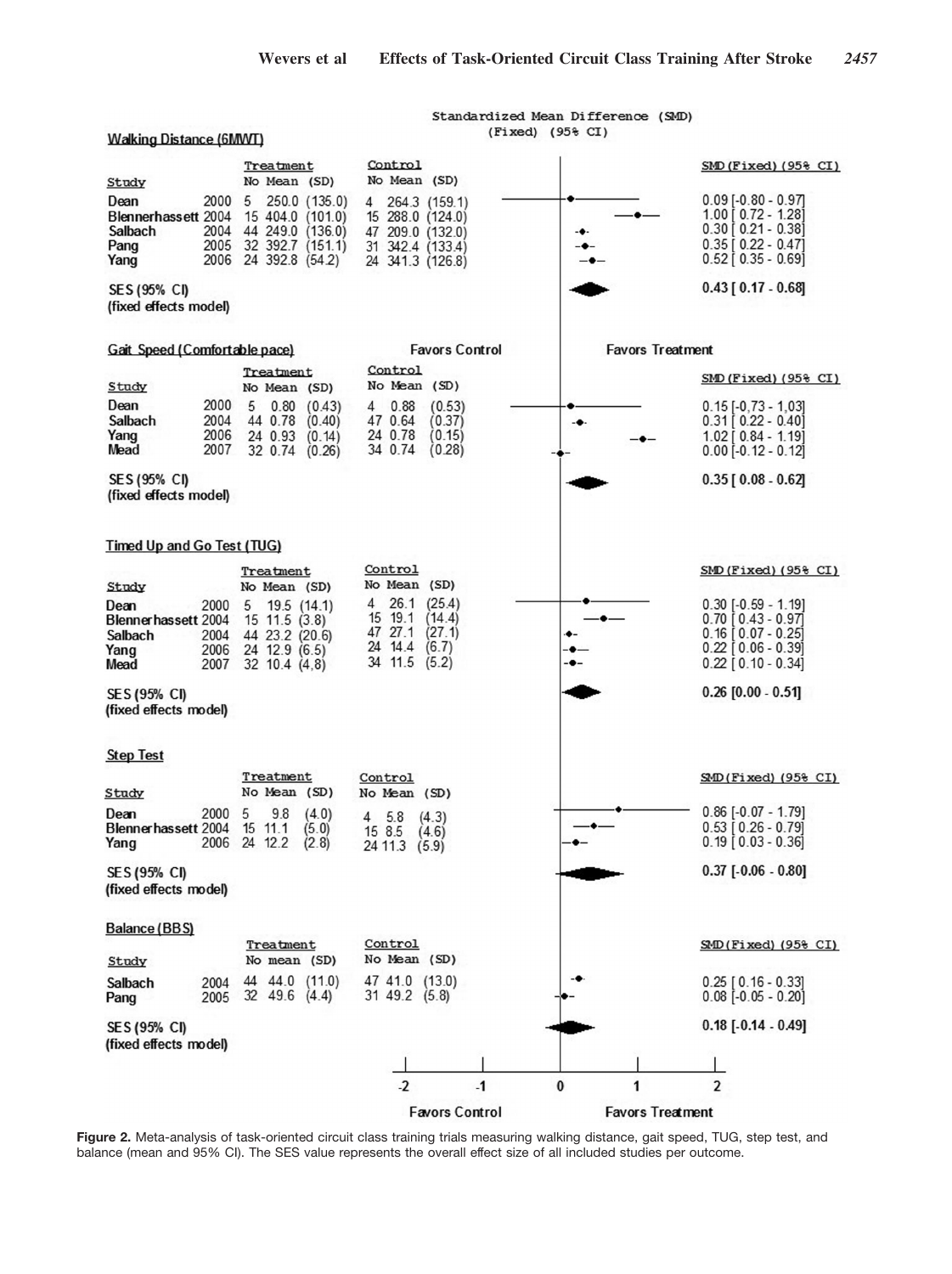stroke, including those with residual gait problems, is seen by the American Heart Association as the major challenge for future research to overcome the increasing costs of stroke care.<sup>9</sup>

Although this systematic review aimed to identify all relevant trials, there are some limitations. First, the review did not include RCTs published in languages other than English, German, or Dutch. Second, the number of studies of taskoriented circuit class therapy after stroke has so far been limited. Third, we cannot rule out publication bias. In particular, small RCTs with none significant or inconclusive results are less likely to be submitted or accepted for publication in the literature.<sup>60</sup> Fourth, 48,10,18,41 of the 6 studies provided training of the upper extremity to patients in the control group, which may have diluted treatment effects. Another limitation of our review is that the content of the exercise intervention varied substantially among the RCTs with important differences in the aims of applied workstations and used equipment such as treadmills, intensity, start and progression of the circuit class training program, and staff-to-patient ratios. Unfortunately, the small statistically homogeneous number of studies in the field of circuit class training did not allow us to apply a sensitivity analysis to explore these factors.

None of the studies included in this review estimated the cost-effectiveness of circuit class training when compared with usual face-to-face physical therapy as recommended by various councils of the American Heart Association,<sup>9</sup> acknowledging that most of these trials recruited people after their normal rehabilitation had been completed and not as a replacement for the usual received care. Further studies are needed to compare the cost-effectiveness of this service model with that of usual care<sup>12</sup> acknowledging that lack of time and lack of staff are major barriers to the implementation of intensive practice after stroke.61 In addition, randomized clinical trials should preferably start early after stroke onset, increase the dose of training, and further underpin the clinical meaning of these changes in favor of group training. Comorbidity needs to be considered, and future trials should investigate how to facilitate lifelong participation in physical exercise. A singleblinded randomized clinical trial is currently being conducted in 10 rehabilitation centers in The Netherlands. The primary aim of this multicenter trial, with the acronym "FIT-Stroke," is to determine the effectiveness in terms of domain mobility of the Stroke Impact Scale (SIS Version 3.0) and cost-effectiveness evaluated by the EuroQol (EQ-5D) of task-oriented circuit class training when compared with individual care in patients who are discharged from a rehabilitation center for further therapy in the community. The first results are expected in August 2011.

#### **Source of Funding**

This study was part of a research project supported by a grant from ZonMw (Number 17088.2402).

#### **Disclosures**

#### **References**

- 1. Dobkin BH. Clinical practice: rehabilitation after stroke. *N Engl J Med.* 2005;21:1677–1684.
- 2. Friedman PJ. Gait recovery after hemiplegic stroke. *Int Disabil Stud*. 1990;12:119 –122.
- 3. Jorgensen HS, Nakayama H, Raaschou HO, Olsen TS. Recovery of walking function in stroke patients: the Copenhagen Stroke Study. *Arch Phys Med Rehabil*. 1995;76:27–32.
- 4. Wade DT, Wood VA, Heller A, Maggs J, Langton HR. Walking after stroke. Measurement and recovery over the first 3 months. *Scand J Rehabil Med*. 1987;19:25–30.
- 5. Van de Port I, Wood-Dauphinee S, Lindeman E, Kwakkel G. Effects of exercise training programs on walking competency after stroke: a systematic review. *Am J Phys Med Rehabil*. 2007;86:935–951.
- 6. Macko RF, Ivey FM, Forrester LW. Task-oriented aerobic exercise in chronic hemiparetic stroke: training protocols and treatment effects. *Top Stroke Rehabil*. 2005;12:45–57.
- 7. Van Peppen RP, Kwakkel G, Wood-Dauphinee S, Hendriks HJ, Van der Wees PJ, Dekker J. The impact of physical therapy on functional outcomes after stroke: what's the evidence? *Clin Rehabil*. 2004;18: 833– 862.
- 8. Salbach NM, Mayo NE, Wood-Dauphinee S, Hanley JA, Richards CL, Cote R. A task-orientated intervention enhances walking distance and speed in the first year post stroke: a randomized controlled trial. *Clin Rehabil*. 2004;18:509 –519.
- 9. Gordon NF, Gulanick M, Costa F, Fletcher G, Franklin BA, Roth EJ, Shephard T; American Heart Association Council on Clinical Cardiology, Subcommittee on Exercise, Cardiac Rehabilitation, and Prevention; the Council on Cardiovascular Nursing; the Council on Nutrition, Physical Activity, and Metabolism; and the Stroke Council. Physical activity and exercise recommendations for stroke survivors: an American Heart Association scientific statement from the Council on Clinical Cardiology, Subcommittee on Exercise, Cardiac Rehabilitation, and Prevention; the Council on Cardiovascular Nursing; the Council on Nutrition, Physical Activity, and Metabolism; and the Stroke Council. *Stroke.* 2004;35: 1230 –1240.
- 10. Dean CM, Richards CL, Malouin F. Task-related circuit training improves performance of locomotor tasks in chronic stroke: a randomized, controlled pilot trial. *Arch Phys Med Rehabil*. 2000;81: 409 – 417.
- 11. Eng JJ, Chu KS, Kim CM, Dawson AS, Carswell A, Hepburn KE. A community-based group exercise program for persons with chronic stroke. *Med Sci Sports Exerc*. 2003;35:1271–1278.
- 12. English CK, Hillier SL, Stiller KR, Warden-Flood A. Circuit class therapy versus individual physiotherapy sessions during inpatient stroke rehabilitation: a controlled trial. *Arch Phys Med Rehabil*. 2007;88: 955–963.
- 13. Stibrant SK. Circuit training in community-living 'younger' men after stroke. *J Stroke Cerebrovasc Dis*. 2007;16:122–129.
- 14. Leroux A. Exercise training to improve motor performance in chronic stroke: effects of a community-based exercise program. *Int J Rehabil Res*. 2005;28:17–23.
- 15. Salbach NM, Mayo NE, Robichaud-Ekstrand S, Hanley JA, Richards CL, Wood-Dauphinee S. The effect of a task-oriented walking intervention on improving balance self-efficacy poststroke: a randomized, controlled trial. *J Am Geriatr Soc*. 2005;53:576 –582.
- 16. Yang YR, Wang RY, Lin KH, Chu MY, Chan RC. Task-oriented progressive resistance strength training improves muscle strength and functional performance in individuals with stroke. *Clin Rehabil*. 2006;20:  $860 - 870$
- 17. Mead GE, Greig CA, Cunningham I, Lewis SJ, Dinan S, Saunders DH, Fitzsimons C, Young A. Stroke: a randomized trial of exercise or relaxation. *J Am Geriatr Soc*. 2007;55:892– 899.
- 18. Pang MY, Eng JJ, Dawson AS, McKay HA, Harris JE. A community-based fitness and mobility exercise program for older adults with chronic stroke: a randomized, controlled trial. *J Am Geriatr Soc*. 2005;53:1667–1674.
- 19. Pohl M, Mehrholz J, Ritschel C, Ruckriem S. Speed-dependent treadmill training in ambulatory hemiparetic stroke patients: a randomized controlled trial. *Stroke*. 2002;33:553–558.
- 20. Kwakkel G, van PR, Wagenaar RC, Wood DS, Richards C, Ashburn A, Miller K, Lincoln N, Partridge C, Wellwood I, Langhorne P. Effects of augmented exercise therapy time after stroke: a meta-analysis. *Stroke*. 2004;35:2529 –2539.